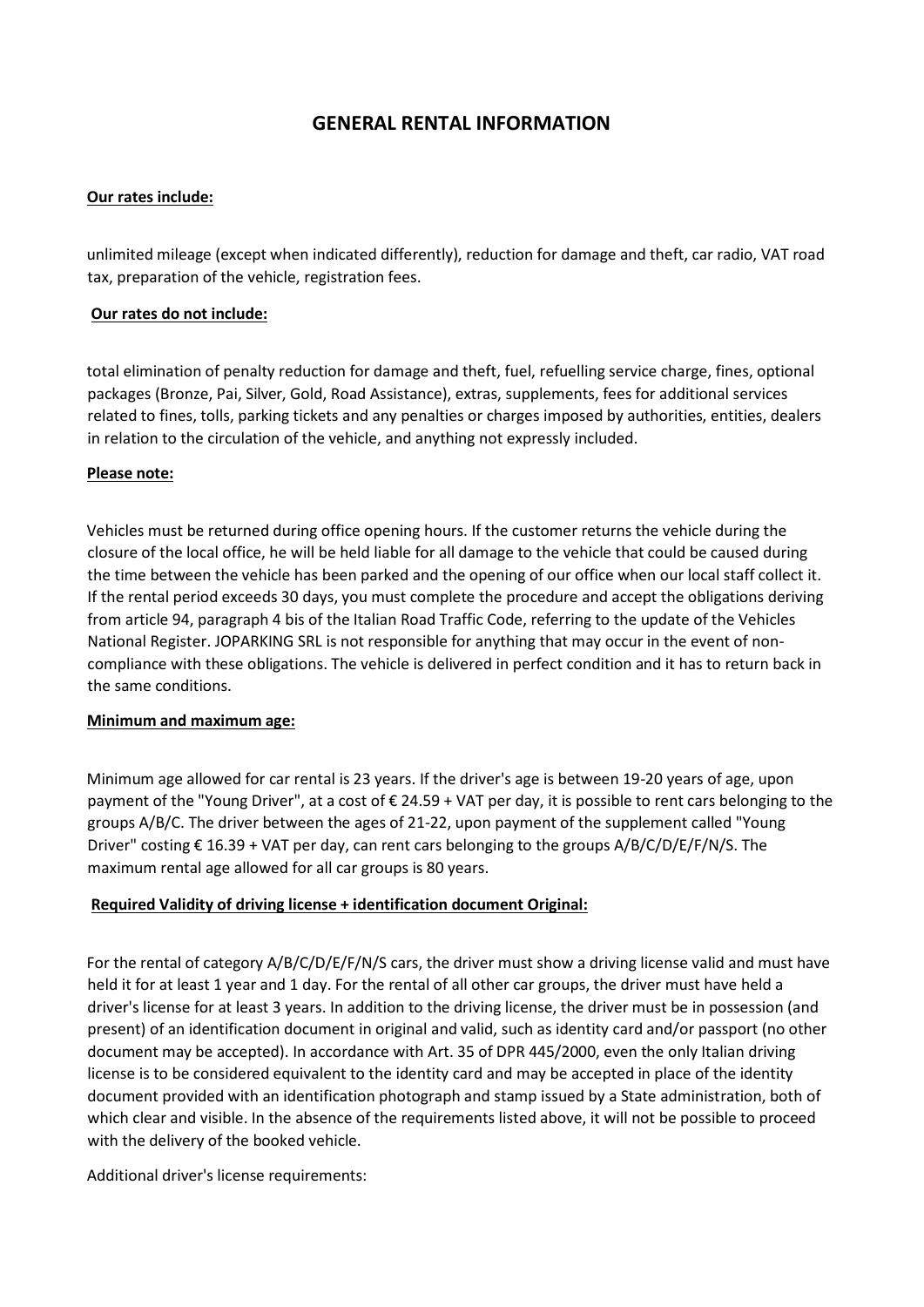- must always be exhibited in original;
- must be valid at the time of collection of the car and with a deadline later than expected drop off of the same;
- it must not have abrasions or be deteriorated in such a way as to compromise its readability;
- no amendments and/or adjustments are allowed unless they are certified (with date and stamp) by an appropriate Authority;
- must not contain a signature or photo other than that of the customer;
- all driving licenses issued by a European Union country are valid for driving in Italy; The customer themselves must always be accompanied by a valid document of identification as an identity card and/or passport (no other type of document will be accepted);
- for driving licenses issued in countries outside the European Union, the customer must show, together with your driving license, an international driving permission. Driving license is valid 1 year from the date of issue, so it must be in regular validity course;
- driver's licenses reporting non-Latin characters (e.g. Arabic, Chinese, Japanese, Cyrillic) must be translated into Latin characters by the Embassy or consulate;
- in no cases military licenses, provisional driving licenses, photocopies of the driving license, replacement declarations (Agencies, etc.) are accepted.

#### **insurace:**

Our rates include RC Auto insurance with a unique maximum of € 6,000,000.00 towards third parties, for each accident, including animal accidents and things.

### **Method of pay ment + Depos i t on c us tomer's cr edi t car d:**

For the rental payment, the driver must be in possession, at the beginning of the rental, of a valid nonelectronic and non-prepaid credit card with embossed numbers under his name, in case of missing credit card with these requirements it will not be possible to proceed with the conclusion of the rental contract and the delivery of the car. In addition, a fundamental condition for the delivery of the car is the availability on the credit card has enough credit to cover the amount which will be frozen on it as a warranty upon pick up of vehicle. We accept American Express, Diner's international credit cards, Visa/Mastercard, JCB. Cheque and cash deposits will not be accepted, but cash deposits will be accepted only if you have picked a Gold Kasko clause. JOPARKING asks a precautionary deposit as a warranty through a pre-authorization on

the credit card. The deposit is calculated as follows: rental cost (when not prepaid) + an amount (see the chart below) which depends on the category of the chosen vehicle and the possible purchase of the additional discretionary packages Bronze, Silver or Gold. The deposit is a warranty for the payment of the rental cost (when not prepaid), as well as possible extra costs deriving from the rental (ex. Damages, fuel). The deposit is never meant as a limitation of the customer's liability. If the customer needs more information regarding the deposit, he can contact the customer number.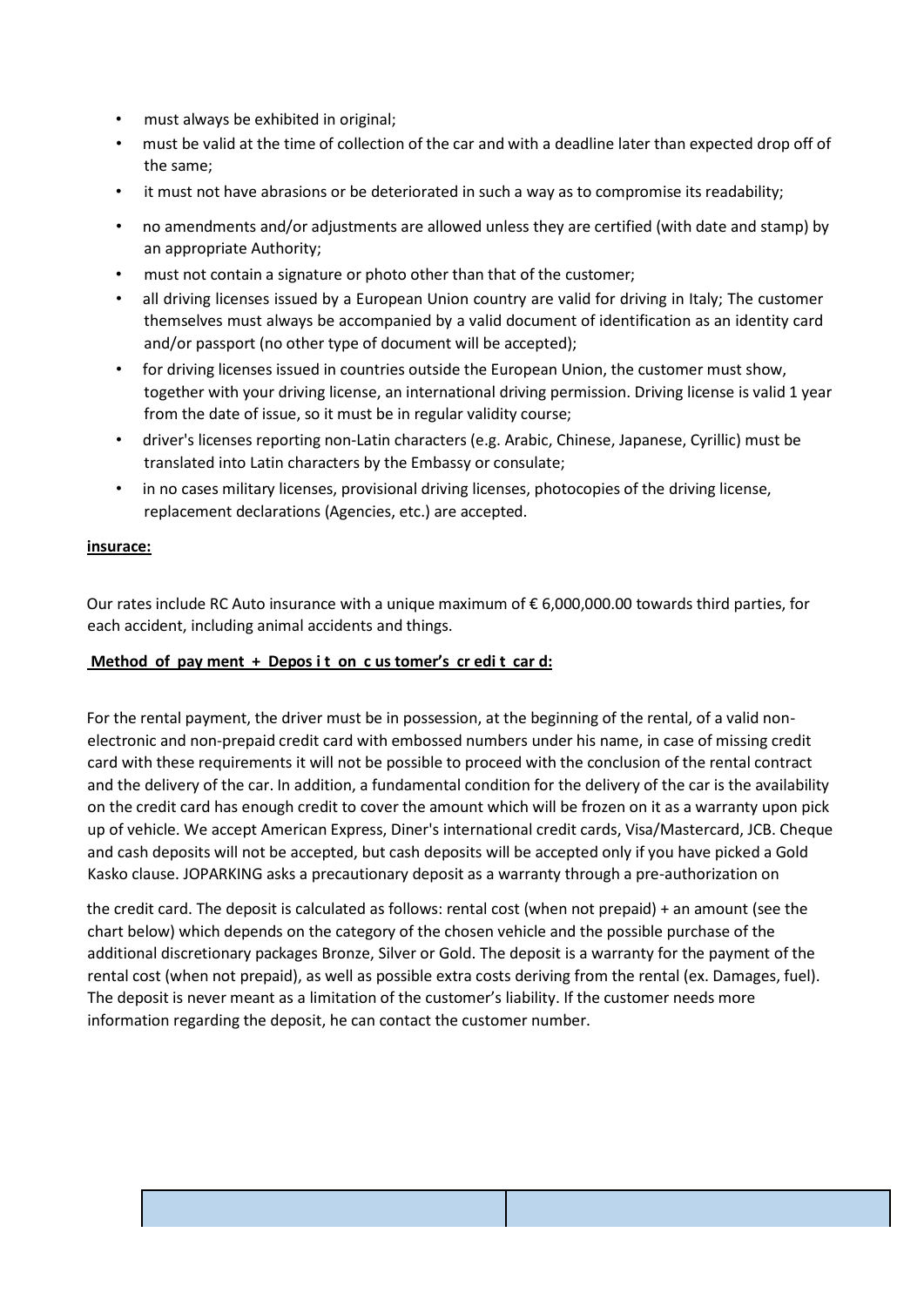| Deposit without Bronze, Silver e Gold |                 |                       | Deposit with Bronze package |                     |              |
|---------------------------------------|-----------------|-----------------------|-----------------------------|---------------------|--------------|
| $A - B - C$                           | $D - G - I - N$ | $F-S - E - L - U - Z$ | $A - B - C$                 | $D - G - I - J - N$ | F-S -E-L-U-Z |
| € 1.200,00                            | € 1.800,00      | € 2.600,00            | € 300,00                    | € 450,00            | € 650,00     |

| Deposit with Silver package |                     |                       | Deposit with Gold package |                     |                          |
|-----------------------------|---------------------|-----------------------|---------------------------|---------------------|--------------------------|
|                             |                     |                       |                           |                     |                          |
| $A - B - C$                 | $D - G - I - J - N$ | $F-S - E - L - U - Z$ | $A - B - C$               | $D - G - I - J - N$ | $F-S - E - L$<br>$-U -Z$ |
| € 600,00                    | € 900,00            | € 1.300,00            | € 100,00                  | € 100,00            | € 100,00                 |

## **Fuel and refueling charge:**

The car is delivered with full tank of fuel. Should the vehicle be returned without a full tank of fuel a charge of € 29.00 + VAT for refuelling service will be applied for each vehicle in addition to the cost of the missing fuel.

## **Out-of-hours fee:**

For the collection of cars outside the normal opening hours of our offices, a surcharge will be charged called "out of hours". The amount of this surcharge is € 50.00 + VAT for deliveries made within 1 hour after the closing time of the office, therefore from 23:00 until 24:00; €50.00 + VAT per deliveries that took place after 2 hours beyond the closing hours of the office, therefore from 24:00 until 01;00. The same rule is applied to the collection of cars before office opening hours. Attention!! All out-of-hours deliveries and all out-ofhours returns with the presence of an operator are on request and are subject to our confirmation. **Late returns:**

There is a maximum tolerance of 59 minutes in the return of the car in addition to which it will be charged 1 extra rental day.

## **ACCESSORIES**

All accessories are optional and must be considered on request and subject to confirmation- except for what follows concerning snow chains.

## **Snow Chains:**

We inform all our customers that from 15 November to 15 April of each year in most of Central and Northern Italy and in some areas of central and southern Italy (including islands), where prescribed by special ordinances, the use of snow wheels or snow chains is mandatory. For details of the territorial areas/roads affected by this obligation, see the website www.poliziadistato.it.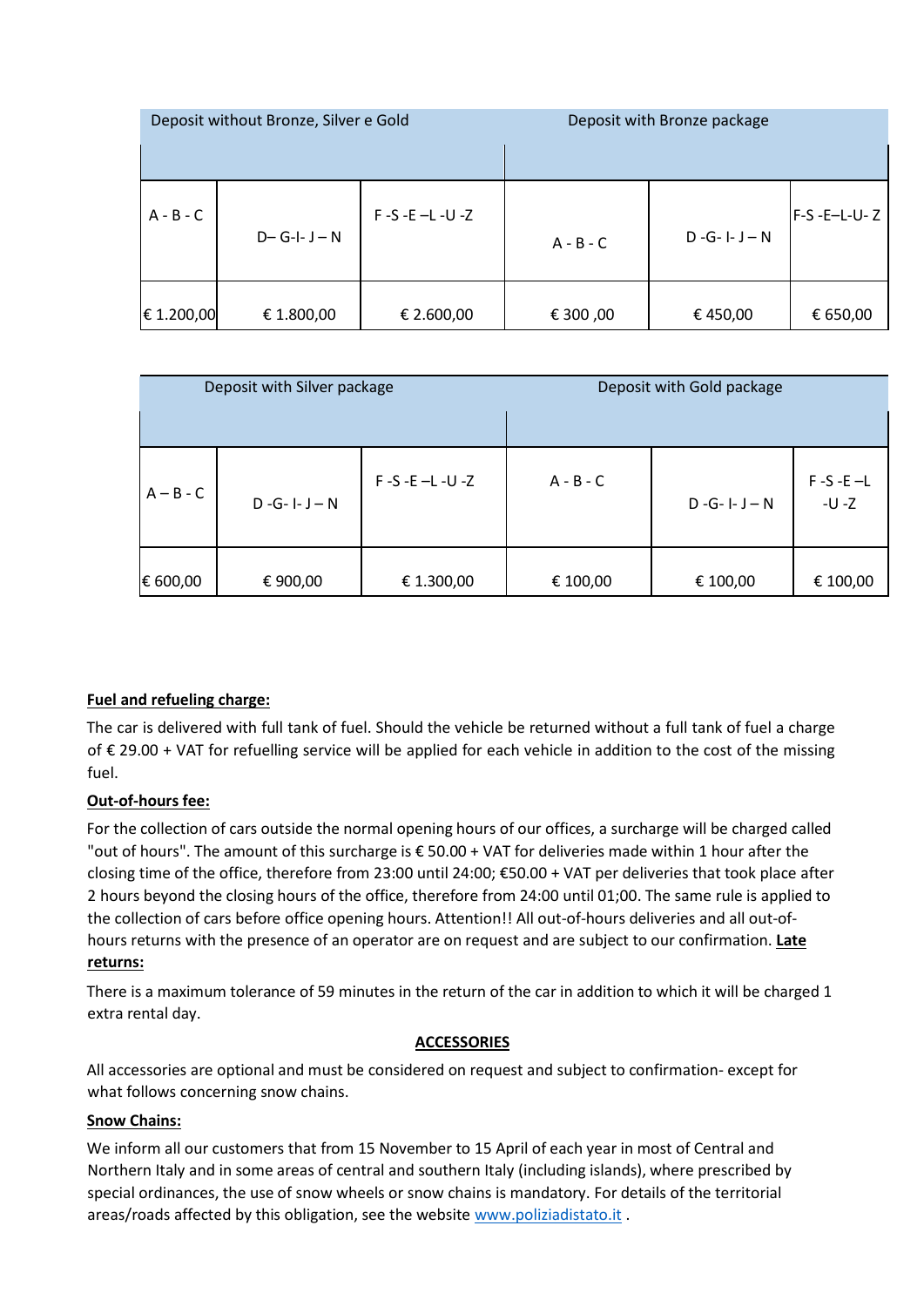Unless the customer himself at the time of booking has expressly deselected the snow chains or to decline, in case of booking by other means; also warning that, when picking up the car, the customer will be asked to confirm the renunciation by signing a declaration stating that he/she already owns snow chains suitable to the rented vehicle or that he/she is won't drive on the streets affected by the Public Authority ordinance. The rental price will be adjusted excluding the snow chains mandatory option. For rentals in all other regions, the chains will have to be mandatorily required by the customer, in the case of driving in roads affected by the abovementioned regulation. In this circumstance, snow chains will be available at the following prices:

| <b>CAR GROUPS</b> | <b>COST + VAT PER DAY</b> |  |
|-------------------|---------------------------|--|
| A/B/C/D/E/I/J/N   | $\epsilon$ 3,27 + $VAT$   |  |
| F/G/L/U/S/Z       | $\epsilon$ 3,27+ $VAT$    |  |

The Access to the site www.maps.google.it will facilitate the customer in identifying the streets of his/her Route.

## **BABY SEATS:**

| Þ. |  |  |  |
|----|--|--|--|
|    |  |  |  |
|    |  |  |  |
|    |  |  |  |
|    |  |  |  |
|    |  |  |  |
|    |  |  |  |
|    |  |  |  |
|    |  |  |  |
|    |  |  |  |
|    |  |  |  |

The use of an approved retention device suitable for the size and weight of the child is mandatory up to 12 years and with a minimum height of 135 cm; this device must be placed in the back seat of the vehicle by the customer. We remind you that, although we are able to provide child seats, we cannot adapt them on your behalf. That is only your responsibility. In Italy it is mandatory to use a child seat with an alarm device anti-abandonment. Our child seats will be provided with this device, therefore, remember that it will be your responsibility to adapt the child seat, as well as the use of the alarm device. Maximum price is 100 euros over Vat.

# **SKI RACK:**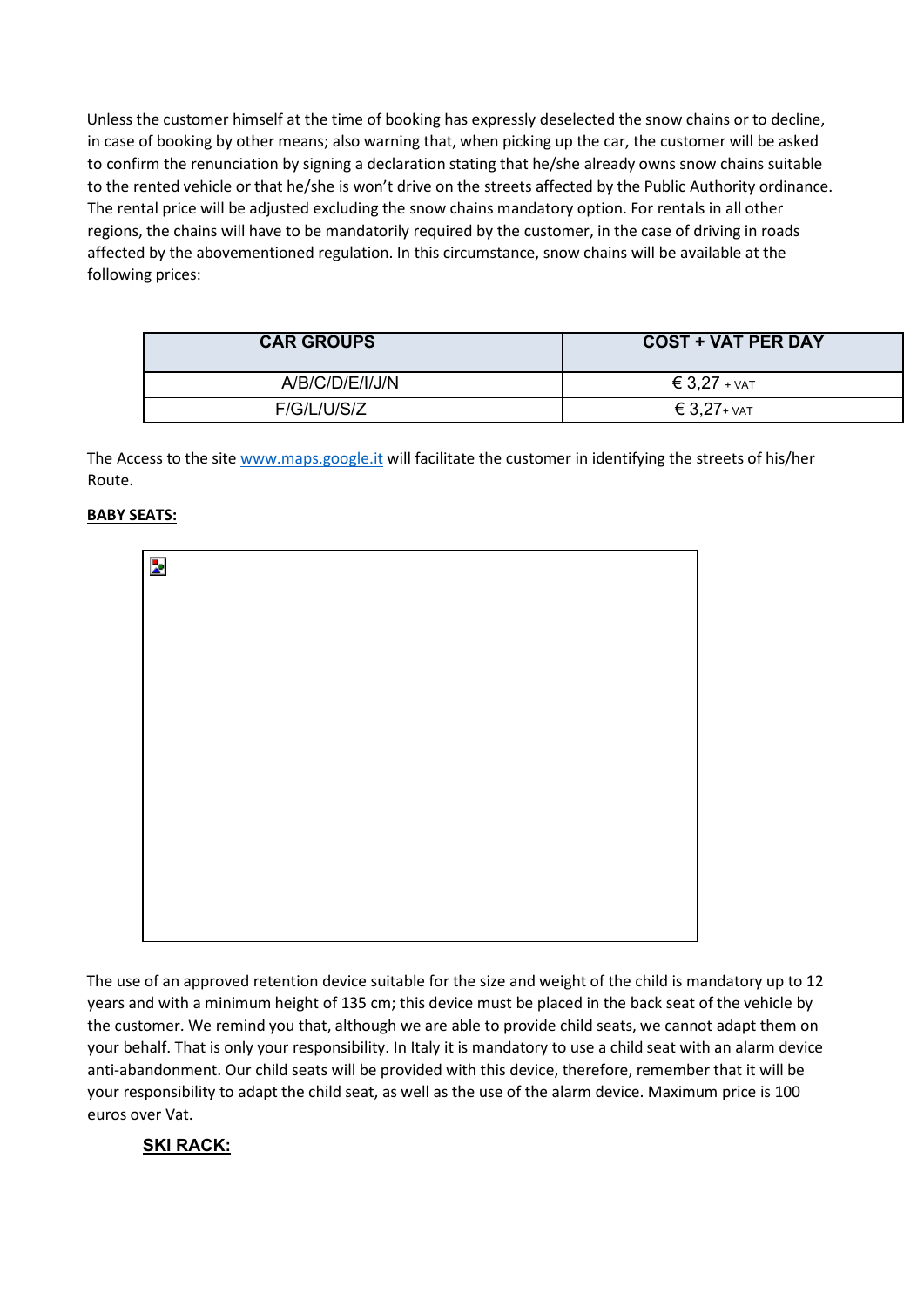| <b>GROUPS</b> | <b>COST + VAT</b><br>$\blacksquare$ PER DAY |  |
|---------------|---------------------------------------------|--|
|               | + VAT                                       |  |

## **GPS - Sat nav:**

It will be possible to request GPS when booking. The customer will only be able to return the GPS to our offices during opening hours. It's not allowed, in fact, to return the GPS when the offices are closed. The related surcharge is € 4.00 + VAT per Day. The customer will be asked for a deposit of € 50.00 VAT and charges included. For the return of GPS in another city, a "One way for GPS" surcharge will be applied (Trip to leave GPS) equal to € 19.00 + VAT. In case of theft and/or damage and/or loss regarding the GPS, a full declaration of the facts will have to be handed out to the local office and a penalty of € 180,00 plus V.A.T. will be applied. In case of loss of the GPS cable and/or loss of GPS bag and/or loss of GPS windshield holder, a penalty of € 25,00 plus V.A.T. will be applied for each lost item. In one of the above cases, customer must leave a complete written report to be handed out to the drop off location.

### **One way rentals fee:**

| <b>GROUPS</b>    | <b>COST + VAT</b>         |  |
|------------------|---------------------------|--|
| A/B/C/D/E/F/I/L/ |                           |  |
| J/N/U/S/G/Z      | $\epsilon$ 150,00 + $var$ |  |

• The One Way to different destinations not indicated in the prospectus indicated in mainland Italy (it is possible on request and confirmation): € 500.00 + VAT;

## **Additional driver:**

For each additional driver there is a surcharge of  $\epsilon$  7.38 + VAT per day to be paid at the time of rental. A maximum number of 2 drivers (including the main one) is allowed.

#### **Oil and maintenance:**

Any oil charges will be refunded upon delivery of a regular invoice made out to JOPARKING SRL. No maintenance costs will be refunded to the customer without prior written authorization from our desk staff.

#### **Antifreezing additive:**

The staff of our offices do not deliver vehicles with antifreeze additive. The introduction of this additive must be carried out by the customer. Any damage caused by the freezing of fuel is not covered by any insurance and the customer will be required to pay for any damage occurred.

#### **Priority check-in:**

Customers who want to avoid the queue and quickly get the car can choose for the service "Priority Check In" at a cost of € 23.77 + VAT to be paid on site. For this case, the reservation must necessarily contain the following data: exact first and last name (must exactly match those on the document); driving license number; date and place of issue of the license; date of expiry of the license; a valid and regularly reachable phone contact.

## **Type of veichle:**

Although JOPARKING SRL does everything possible to deliver the type of car requested, JOPARKING cannot always ensure a particular model of car. In case that the booked car model is not available, will be replace it with a model belonging to the requested group or with a higher category group at no additional cost.

#### **Fines, highway tolls and parking tickets payment:**

All fines issued further to a violation of the Street Code and/or missing tolls and/or parking tickets issued during the rental period will be notified to the customer. Moreover, client will be charged on his credit card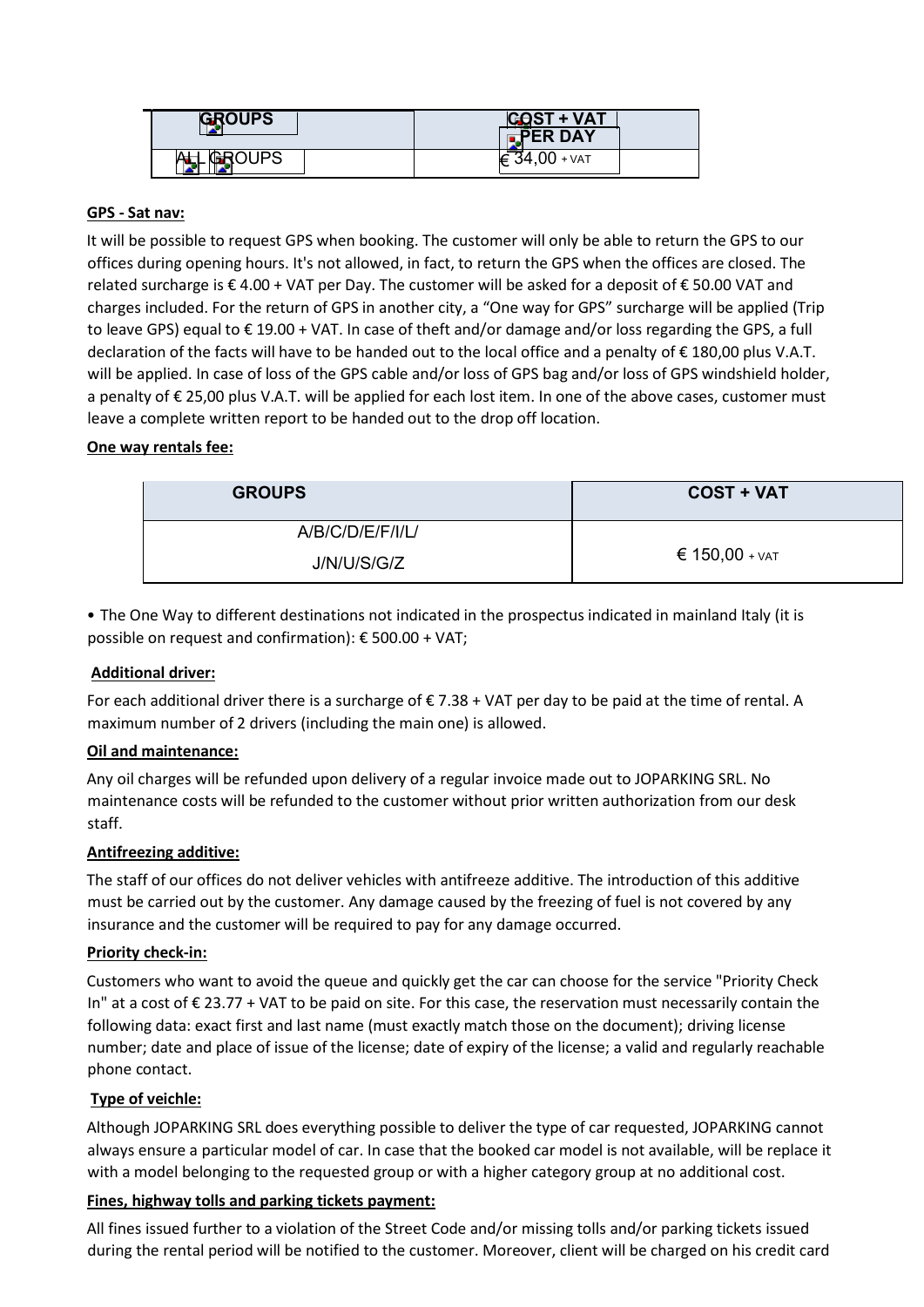for a supplement of € 50,00 plus VAT as additional services in case of fines, tolls, parking tickets, and any other penalty or charge issued by the Authority related to the vehicle circulation. The supplement will be charged for each single event.

## **No Show:**

In case client does not pick the vehicle up within 2 hours from the original pick up time reported on the reservation, the vehicle may no longer be available at his arrival unless he has communicated delays at the car pick-up office and did not provide when booking the arrival flight number and a working and regularly contactable mobile phone. In case the customer does not communicate delays to the office and has not provided the arrival flight number, the waiting time will be 1 hour.

## **24 Hours Assistance in Italy:**

In case of accident in Italy, the customer must contact our Customer Service Center 24 hours. The tow truck will collect the car and transfer it to the nearest office. In case of any damage causing the breakdown of the vehicle, as per the article 1588 of the Civil Code, the Customer will be charged for the tow truck service fee of € 300,00 + VAT, except in case he has subscribed the optional "Road Assistance " package. If, after having requested a tow truck, the vehicles is not towed away, either by choice or by fact related to the Renter or due to an on –site repair service, the Renter latter will be charged with 100% of towing service expenses.

## **24 Hours Assistance Abroad:**

In case of accident abroad, the customer must contact our Customer Service Center 24 hours. The tow truck will collect the car and transfer it to the nearest service center. JOPARKING, in agreement with the Customer, will evaluate the way in which the latter returns to Italy. They are not replacements of cars abroad. In case of any damage causing the breakdown of the vehicle, as per the article 1588 of the Civil Code, the Customer will be charged for the tow truck service fee of  $\epsilon$  300,00 +  $\epsilon$  1,00 per Km + VAT, except in case he has subscribed the optional "Road Assistance" package. If, after having requested a tow truck, the vehicles is not towed away, either by choice or by fact related to the Renter or due to an on –site repair service, the Renter latter will be charged with 100% of towing service expenses.

# **Cross border information:**

Vehicles can only be driven exclusively in the following countries: Italy, Portugal, Spain, Vatican City, Republic of San Marino, Principality of Monaco, France, England, Belgium, Luxembourg, Germany, Switzerland, Austria, Croatia and Slovenia. It is strictly forbidden to drive vehicles to any country outside of those listed here. In the event of theft and/or accident and/or damage of any entity that has occurred in states where it is not possible to drive the vehicle, the driver is fully responsible even if he has signed the following packages: BRONZE, SILVER,GOLD or PAI and is in any case obliged to make the declaration detail of the event.

## **Check Out sheet:**

The customer is obliged to check carefully the conditions of the vehicle before leaving the parking area. The client should notice any difference regarding the conditions of the vehicle upon signing the rental agreement, he must immediately inform the desk staff. The customer will not be able to complain about any difference on the conditions of the vehicle he will notice after signing the rental agreement and the Check Out sheet and after the delivery of the vehicle as he will be deemed the only responsible about them. Any complaint arising for such matters will not be accepted.

## **It is absolutely forbidden to drive on unpaved roads:**

The customer is totally responsible for any damage caused as a result of driving on unpaved roads even in case of subscription of the Bronze package, Road Assistance, Silver or Gold.

## **Animals on board:**

Pets are not allowed on board the rented vehicle, except for guide dogs.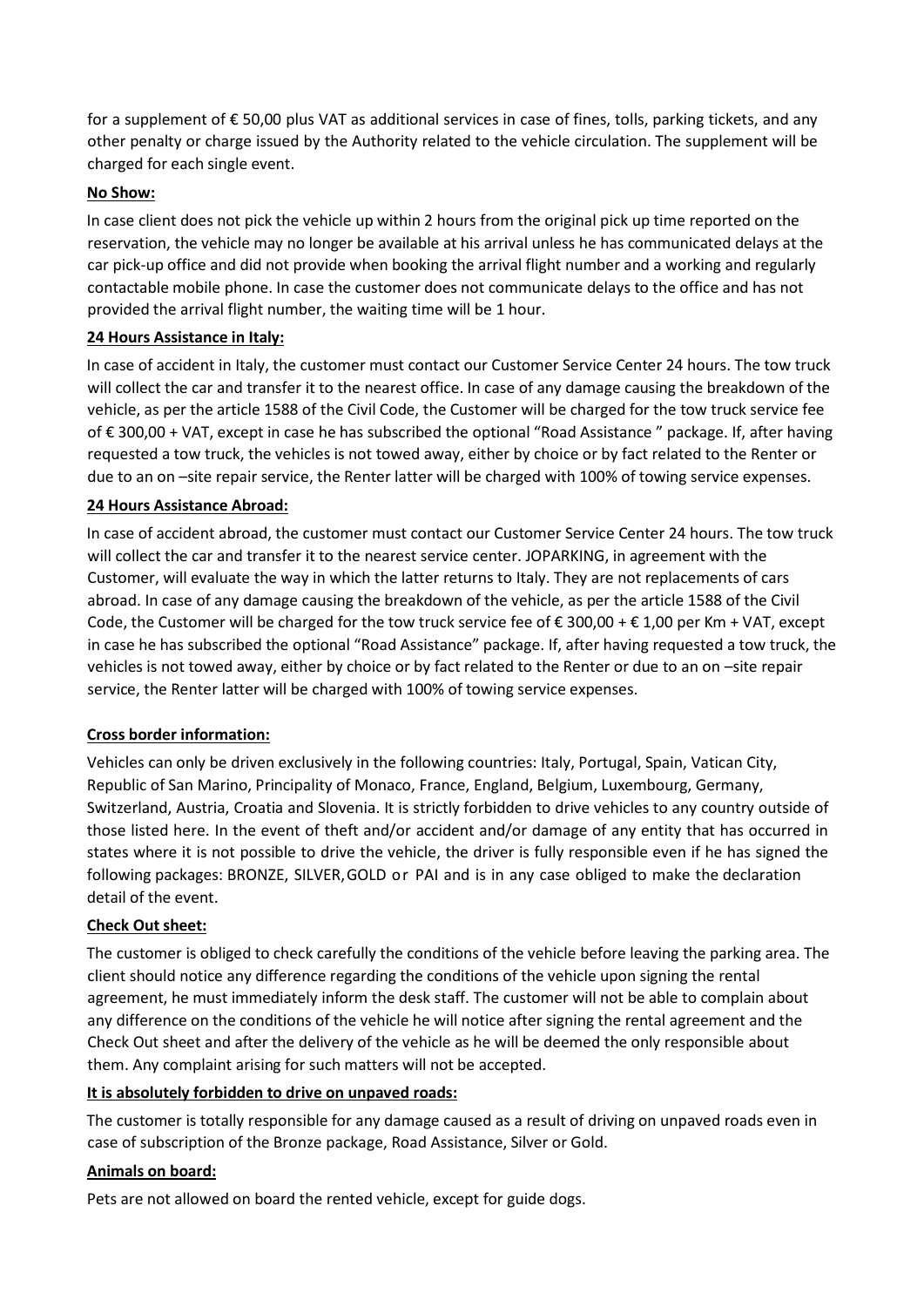### IT IS THE CUSTOMER'S RESPONSIBILITY IN CASE OF DAMAGES AND THEFT OF THE RENT

#### **MAXIMUM CHARGE (TLW AND CDW PENALTIES)**

#### **Maximum theft/fire penalty**

In case of theft/fire, customer will be responsible for the here below TLW penalty up to the maximum charge, determined considering the category of the rented vehicle. (see the charts below):

| <b>GROUPS</b> | <b>AMOUNTS + VAT</b> |
|---------------|----------------------|
| A/B/C         | € 1.311,47 + VAT     |
| D/G/I/J/N     | € 1.803,28 + VAT     |
| E/F/L/ U/S/Z  | € 2.500,00 + VAT     |

#### **Maximum damage penalty**

In case of damages occurred to the vehicle, customer will be responsible for the here below CDW penalty up to the maximum charge, determined considering the category of the rented vehicle. (see the charts below):

| <b>GROUPS</b> | <b>AMOUNTS + VAT</b> |
|---------------|----------------------|
| A/B/C         | € 983,61 + VAT       |
| D/G/ I/J/N    | € 1.475,41 + VAT     |
| E/F/L/ U/S/Z  | € 2.131,14 + VAT     |

The penalties for theft/fire and/or damage are considered per single event. In accordance with the provisions of art. 1588 Civil Code, the Customer undertakes to indemnify the Lessor for any damage, for any reason occurred to the vehicle, unless he can prove that the damage happened for reasons not attributable to the Customer himself. The rental agreement contains specific information about the rules regarding the responsibility in using the vehicle. Among these pieces of information, it is particularly important the

compliance to the rules about the correct and diligent use of the rented vehicle (such as avoiding to drive the vehicle on unpaved roads and sticking to the usual rules of attention and maintenance) as well as the compliance to the traffic rules. In case of any default or breach of such rules, the customer will be deemed the only responsible for any damage occurred, even if Bronze, Silver, Road Assistance or Gold package have been subscribed. In the light of this, for further details, all customers are kindly invited to go through the current General Conditions carefully. We also remind that, in addition to the circumstance clearly stated by law, the reduction / reduction of liability will be not effective in case of malice or gross negligence, as per the article 1229 of the Civil Code.

#### **SUPPLEMENT FOR THE ELIMINATION / REDUCTION OF DAMAGE AND THEFT/FIRE PENALTIES**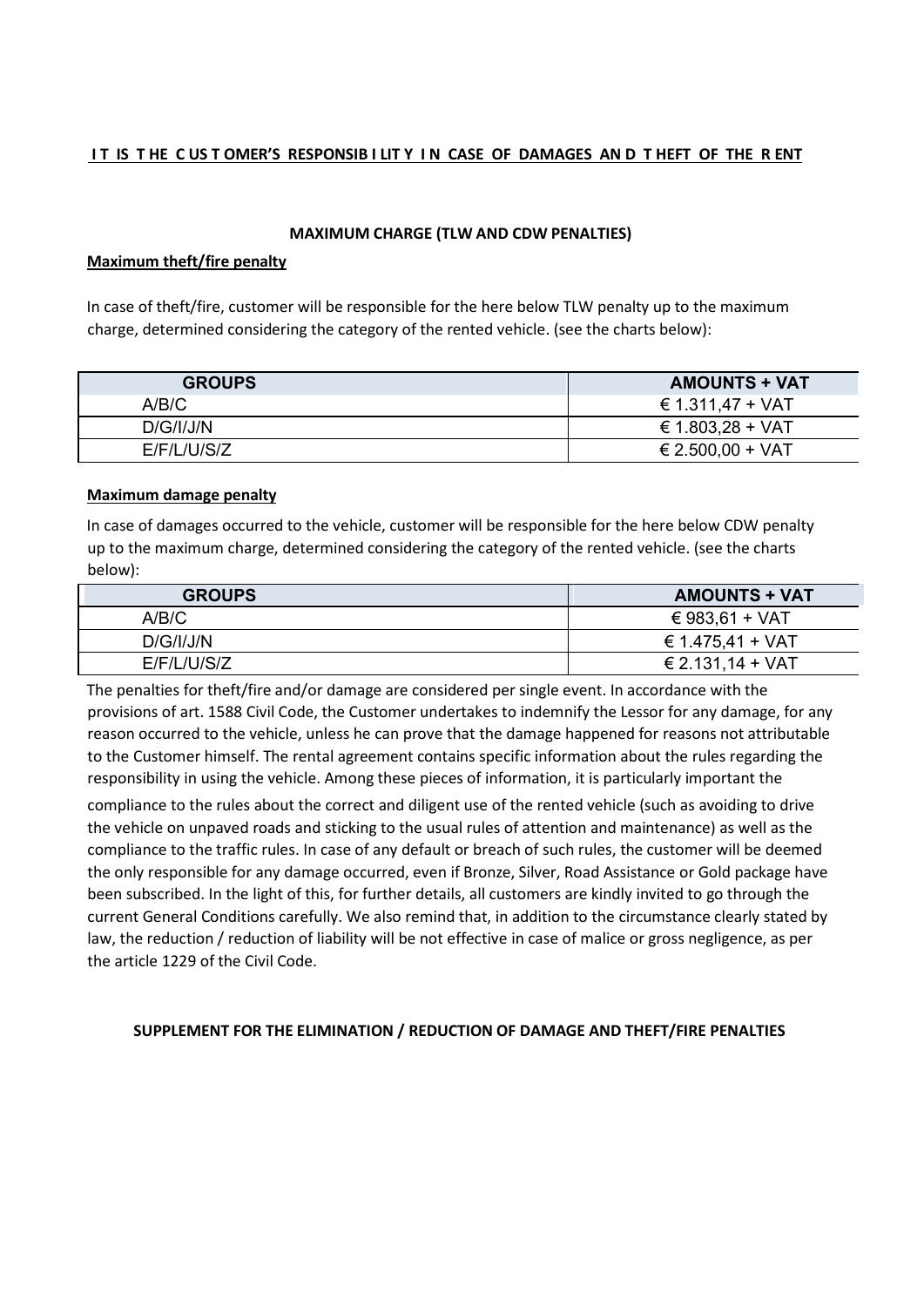### **SILVER PACKAGE:**

| <b>GROUPS</b> | <b>DAILY COST</b><br>+ VAT |
|---------------|----------------------------|
| A/B/C/D/E/N   | € 15,57 + ∨ат              |
| I/G/J         | € 19,67 + $VAT$            |
| F/L/UIS/Z     | $\epsilon$ 27,86 + $VAT$   |

The customer who wishes to travel without any troubles can halve the penalties for damage and/or theft/fire of 50% undersigning the SILVER package, including it upon booking.

SILVER package, which is not insurance coverage, includes:

- halving of damage penalties;

-halving of theft/fire penalties.

All packages do not Include:

loss and/or damage and/or theft of car documents. In this case, it will be charged a supplement of  $\epsilon$  63.25 + VAT:

loss and/or damage and/or theft of car keys. In this case, a supplement of €278.30 + VAT;

• loss and/or damage and/or theft of license plates (or even in only one of them). In this case will be charged a supplement of  $\epsilon$  442.75 + VAT.

It is **NEVER** possible to eliminate the responsibility regarding damages occurred to all glasswork; wheels; the underside; the roof or hood (if convertible); to tapestry; accessories and interiors of the vehicle; to mechanical parts; damages to the door locks; damages caused by vegetation; damages caused by negligence and /or carelessness of the driver and/or violation of the traffic code; safety kit; triangle; highvisibility waistcoat.

As a result of the "Silver" package, the Customer is exempt from the payment of the aforementioned penalties, except for rentals related to the Luxury car group for which the Customer is still responsible for the payment of penalties for damage (CDW) and theft/fire (TLW), in accordance with the tables published on the www.differentcar.it. It is also agreed that in the case of commercial vehicles (vans) the subscription of the "Silver" package does not does not free the Renter totally from his liability for the event in its entirety but the Renter is still liable for a residual amount of the penalty chargeable, as evidenced in the contract individual rental and in accordance with the tables published on the website www.differentcar.it and submitted customer's reading before subscribing.

**Damage from vandalism** is covered only if the Gold package has been signed. In such case, however, customer is still obliged to hand out, upon drop off of vehicle, a regular report issued by the Authorities otherwise he will be charged for those damages anyway. In case of theft of the vehicle, with subsequent finding, in case of damages or missing parts, the Client will still be liable to the Lessor within the TLW penalty limit.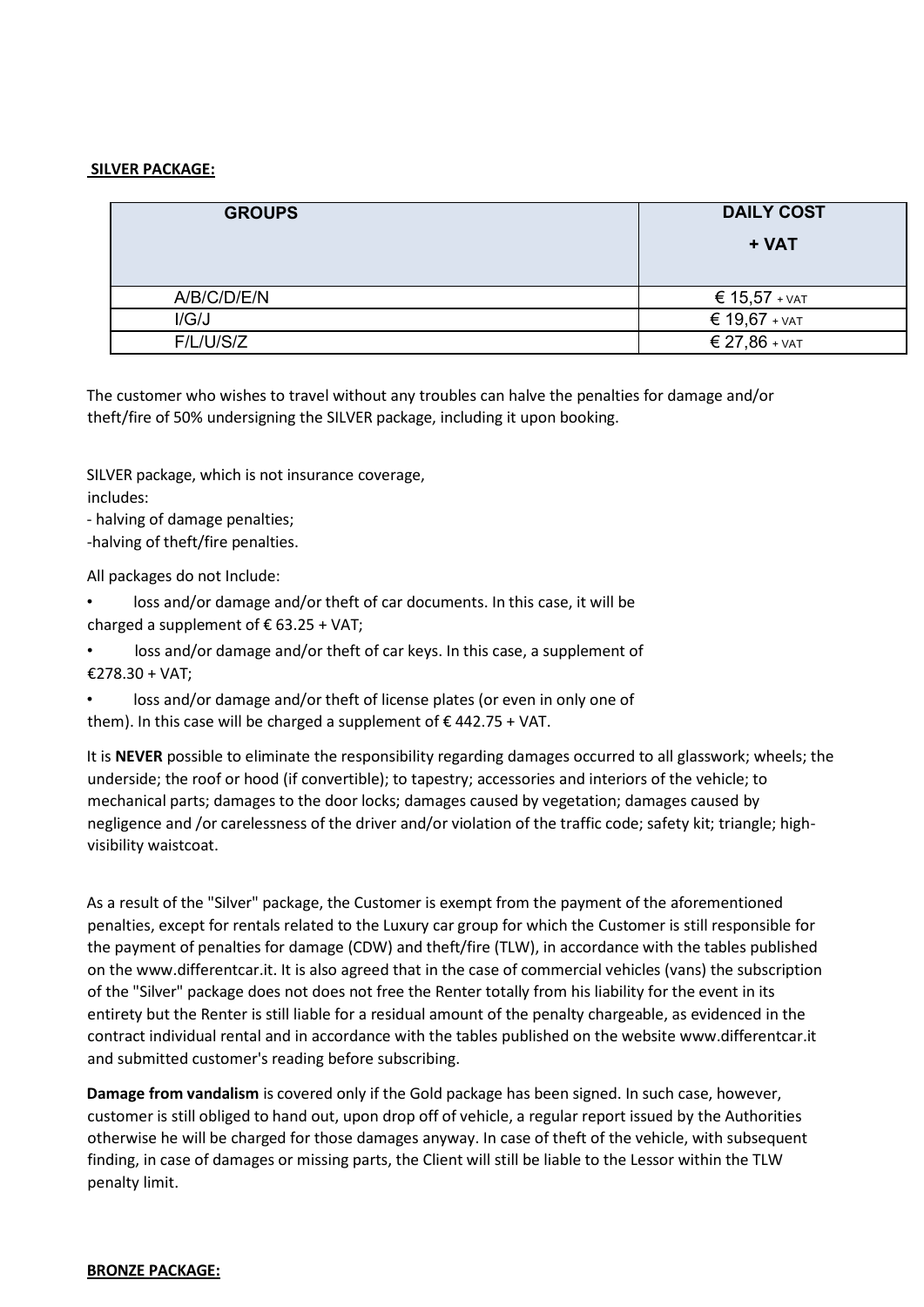| <b>GROUPS</b> | <b>DAILY COST</b><br>+ VAT |
|---------------|----------------------------|
| A/B/C/D/E/N   | $\epsilon$ 11,47 + $VAT$   |
| I/G/J         | € 15,57 + $VAT$            |
| F/L/UIS/Z     | € 19,67 + $VAT$            |

This clause guarantees the Customer the possibility of halving the DAMAGE penalty (CDW) and THEFT / FIRE penalty ( TLW ) of 25%.

## **PAI DRIVER RISK PACKAGE:**

The PAI, valid for all car groups, costs € 4.10 + VAT 22% per day and provides for the accident cover for the driver within the limits reported:

| <b>Warranty</b>                         | Amount in $(\epsilon)$ | <b>Franchise - Duration</b>    |         |
|-----------------------------------------|------------------------|--------------------------------|---------|
| Death or permanent disability           | 100.000                | franchise                      | 5%      |
| RSC (reimbursement of care<br>expenses) | 4.000                  | franchise                      | 5%      |
|                                         |                        | franchise                      | 7 days  |
| IR (hospitalization indemnity           | 50 per day             | MAXIMUM<br><b>COMPENSATION</b> | 14 days |

| Included in the here<br>above maximum                                             | sublimite  |
|-----------------------------------------------------------------------------------|------------|
| Reimbursement of travel expenses of the insured<br>party for his sanitary return  | € 1.500,00 |
| Reimbursement of railway / flight tickets of<br>a family member                   | € 300,00   |
| Reimbursement of expenses for the transportation<br>of the insured party's corpse | € 2.000,00 |
| Reimbursement of expenses of the passengers (further to<br>sanitary return)       | € 1.000,00 |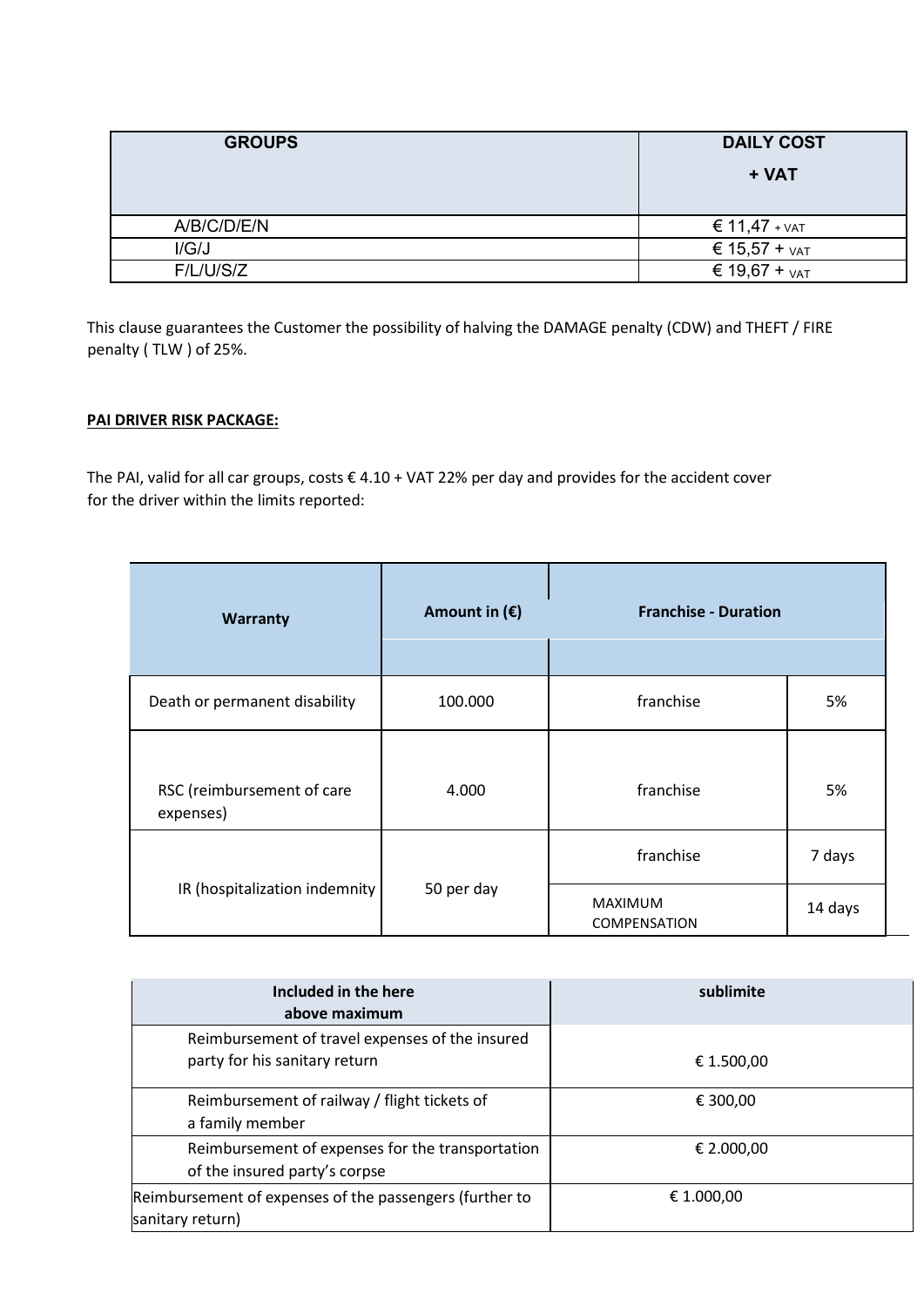The above mentioned benefits relating the reimbursement of expenses are provided exclusively if the accidents occurred more than 150 km from the residence of the Insured Part.

\*If the driver has reached the age of 75 years at the time of the accident, the insurance is provided with the application of the following limitations and deductibles:

- a) The sums insured for all guarantees are reduced by 50%;
- b) no other special conditions, even if referred to, apply.

#### **GOLD PACKAGE:**

| <b>GROUPS</b> | <b>DAILY COST</b>   |
|---------------|---------------------|
|               | + VAT               |
|               |                     |
| A/B/C/D/E/N   | € 23,77 + $VAT$     |
| I/G/J         | € 27,86 $+$ + $VAT$ |
| F/L/ U/S/Z    | $640,16 + YAT$      |

This package guarantees the Customer the possibility of halving totally the DAMAGE penalty (CDW) and THEFT / FIRE penalty ( TLW ).

The aforementioned package does not guarantee the Customer the exemption from the obligation to compensate for the damage caused by impure/incorrect refuelling or diesel and for key damage/loss. As a result of the "Gold" package, the customer is exempted from the obligation to compensate for the damage caused to the following parts of the vehicle:

• glassware, car glasses, underside, roof and locks, it includes also the Road Assistance (tow truck) and vehicle cleaning service.

It also covers vandalism and weather events. It also provides for the elimination of expenditure/administrative practices.

The subscription of the optional "Gold" package exempts the Customer in full from the payment penalties for damage (CDW) and theft/fire (TLW) also for rentals related to the car group "L".

#### **Damage caused by vegetation:**

The Customer is responsible for any damage caused by vegetation, even if he has "Bronze","Silver", "Road Assistance" or "Gold" package. Such damage is do to the customer's negligence in driving the car on country roads or in places where the vegetation can cause scratches or damage to the vehicle.

#### **Hidden damage**

Furthermore, during the check in, some damages may not be immediately evident, for example those caused to inaccessible components of the car (engine, tank, clutch, etc ...) or hidden due to poor lighting, cleanliness of the vehicle and / or adverse or weather conditions; if damage of this type is detected, we will inform the customer after the detection, providing all the documentation proving what has been found, before charging the related costs.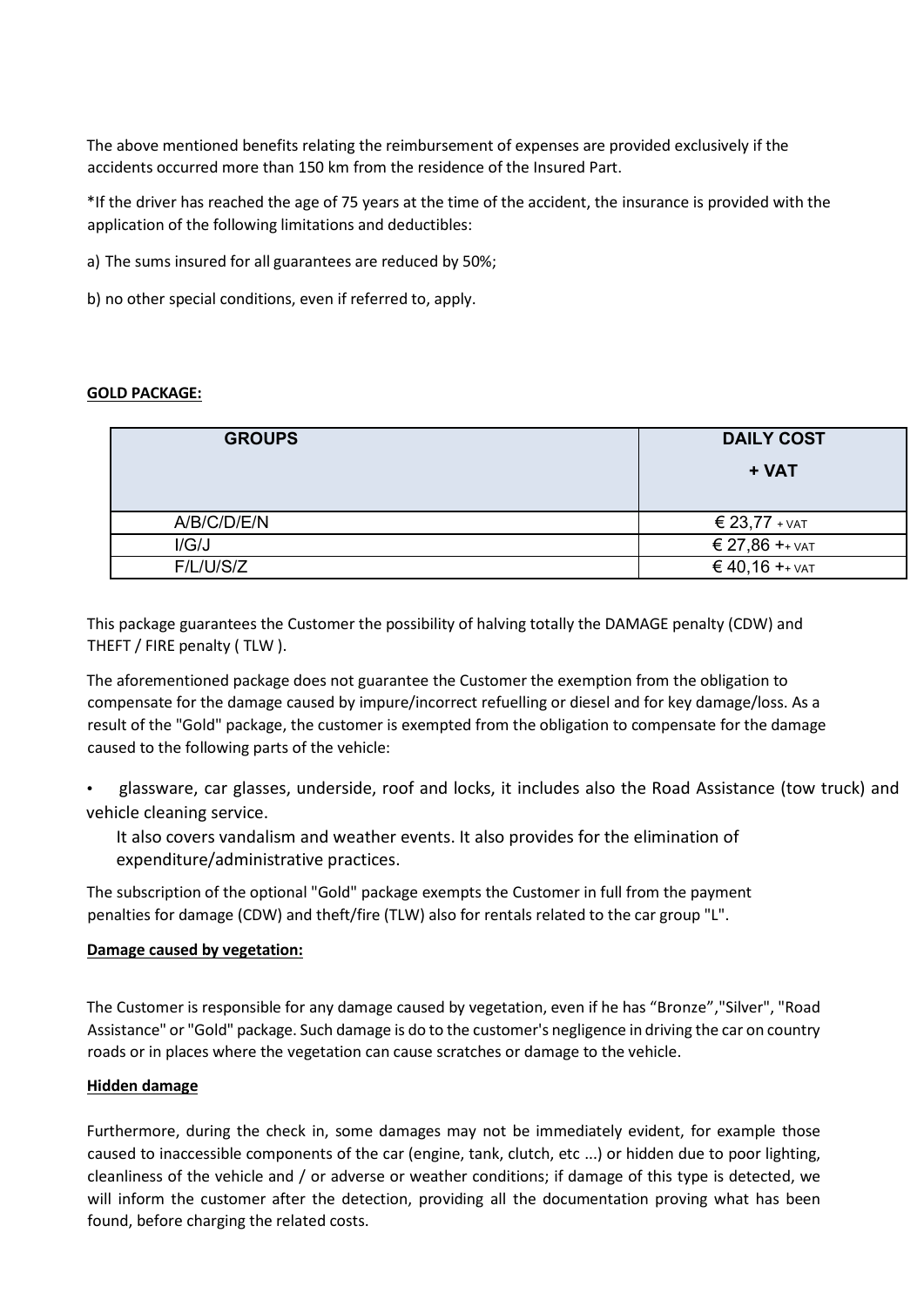### **New damages on the vehicle:**

If new damages not pre-existing upon pick up are found when checking the vehicle in (drop off), these are quantified sticking to the Damages Table and to the criteria explained on the relevant Explanatory Sheet (both can be consulted on the website www.differentcar.it and are handed out as a hard copy to the Customer when entering the rental agreement. All damages not reported on the Damages Table will be quantified by appropriate damage report issued on the basis of the Car Manufacturers' pricelist. In case of damage or theft (total or partial) occurred to the rented vehicle, client will be liable to pay for an inclusive amount of  $\epsilon$  50,00 plus VAT as additional service.

Furthermore, in the event of damage caused to the vehicle, whether with or without counterpart, the costs incurred for the vehicle stop for the repair of the vehicle are always excluded from the damage deductible, therefore the cost for the vehicle stop for repair is charged even if the maximum amount of the damage deductible.

### **Procedure in case of accident:**

In case of accident, with or without third party, a written and detailed declaration must be handed out according to the rules established by law. In case of accident with a third party, it is absolutely necessary to report registration number, insurance company details, name and surname of the driver and of all possible witnesses, name and surname of the owner of the vehicle (which can be found on the car papers). Such pieces of information are necessary. If new damages (not pre-existing upon pick up) are found when checking the vehicle in (drop off) and if these are not covered by the packages reducing and/or eliminating Customer's liability ("Bronze", "Silver", "Road Assistance" or "Gold" package.), the procedure will be the following:

- in case of a damage included in the "Damages Table", the drop off location identifies the damage immediately and jointly with the Customer, quantifies it and proceeds with charging the relevant amount on his credit card;
- in case of a damage not included in the "Damages Table", once it has been identified jointly with the Customer, the drop off location freezes, by way of caution, an amount on his credit card without charging it and waiting for the damage is quantified by an appropriate damage report. Once the damage report has been issued, Customer will be sent a communication with the documents showing the damage and the relevant quantification. As 5 days have gone by after this communication, the amount quantified by the damage expert will be charged;
- in all cases where it is not possible to identify the damage jointly with the Customer (for any cause due to him) JOPARKING freezes an amount on his credit card by way of caution without charging it and proceeds with the quantification of the damage either by the Damages Table or by a damage expert. Customer will then be sent a communication with the documents showing the damage and the relevant quantification. As 5 days have gone by after this communication, the amount quantified by the damage expert will be charged;
- The Customer has the right to dispute the existence of the damage and/or his Quantification. In this case, JOPARKING SRL evaluates the reasons for the customer and finds his objection. In this case, we proceed in any case, the amount will be charged and then the appropriate checks on the dispute.

In case Customer reports a claim for accident not caused by him (Accident Report Form –CID- with Customer's signature only), JOPARKING will charge him, by way of caution, an amount quantified by the Damages Table or by an appropriate damage report (in case of damages not included in the Damages table) waiting for the file to be completed by the Insurance Company. In case of insurance compensation, this will be deducted from the amount charged to the Customer. If the damage caused by the accident is attributed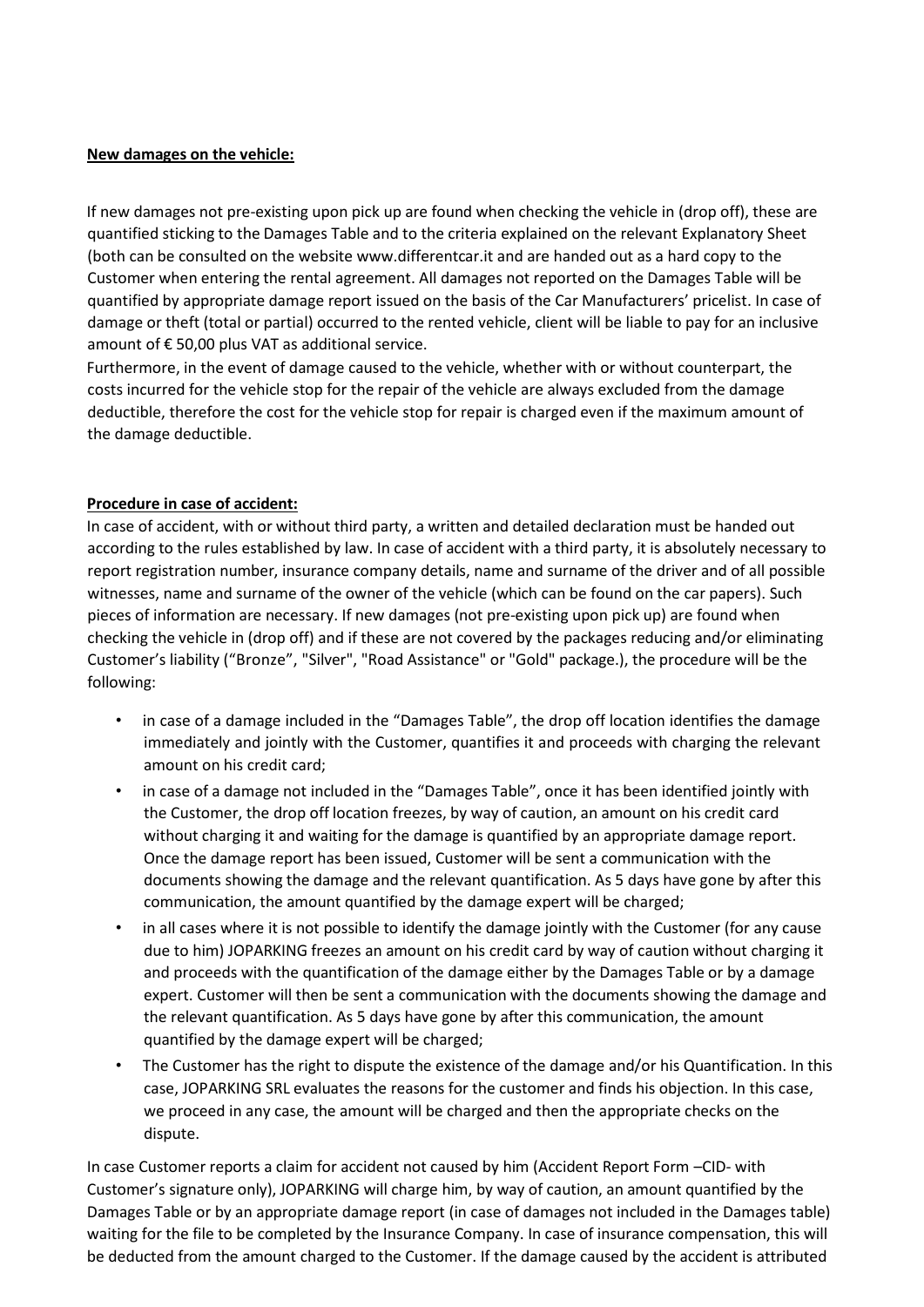to the Customer, then he will also be charged for the damage report cost (in case this has been issued) and for the postal fees. Only in case a Customer who reports a claim not caused by him hands out also an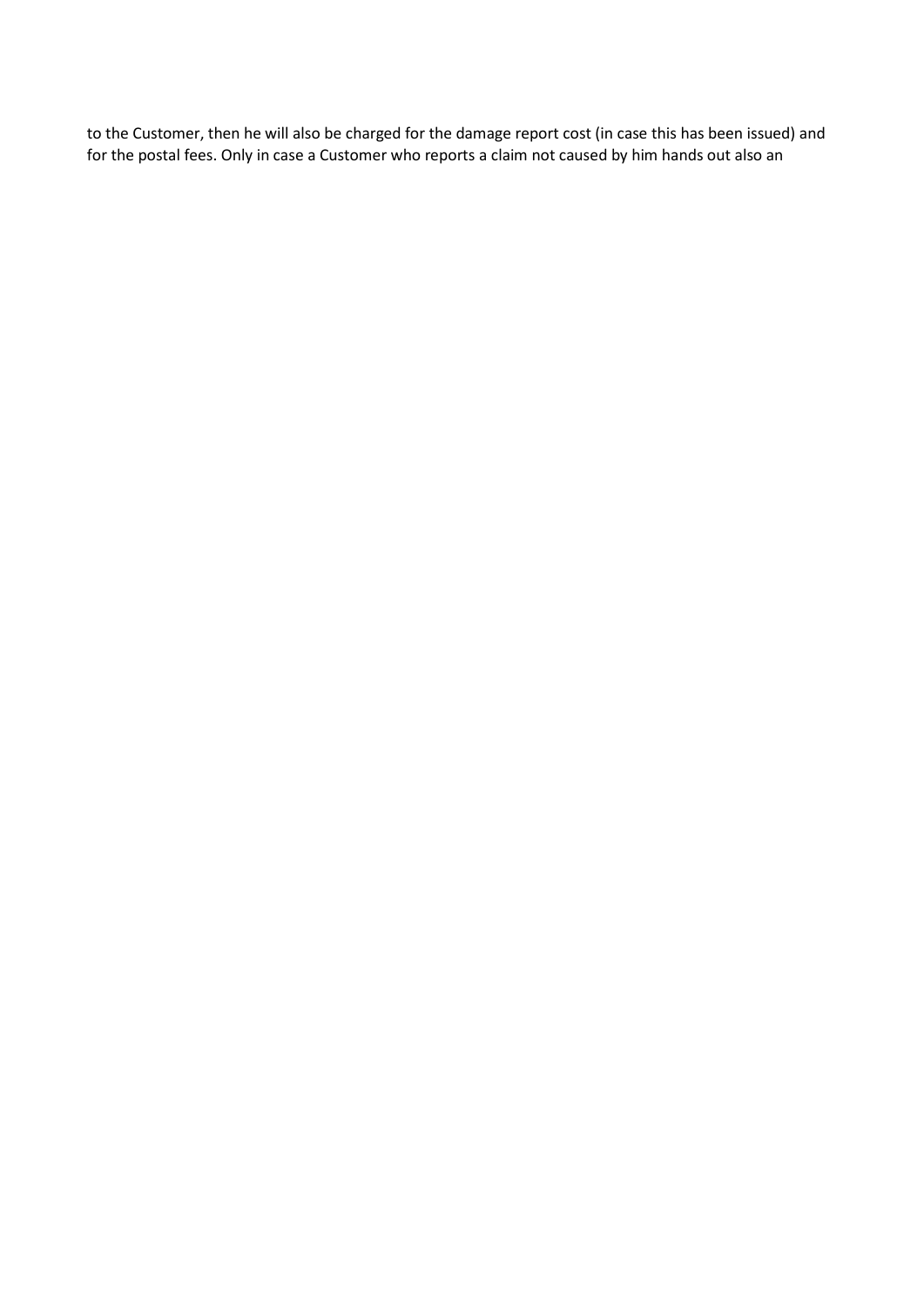Accident Report Form –CID- signed by the third party, then he will not be charged for the amount contractually stated as damage responsibility. If the third party's insurance company does not pay the damage because the here above form (CID) results incomplete, inadequate, or the accident results being in contributory negligence or passive, the amount of the damage caused to our vehicle up to a maximum of the damage penalty contractually stated will be claimed by JOPARKING. The Damage Report Form –CIDsigned by the third party must be always handed out even if the damages are covered by the subscription of the optional packages for limitation and/or elimination of liability ("Bronze","Silver", "Road Assistance" or "Gold" package). If the Customer, in the event of an accident and/or theft and/or fire and/or breakdown of the vehicle, requires the replacement, the Lessor reserves the right not to grant such a request in the event that it is possible to also assume that the accident and/or theft and/or fire and/or breakdown of the vehicle is attributable to the unreliability of the customer. It is understood that, in any case, the Lessor has full discretion in proceeding with the contract, the lessor has the right to not give back the payment of the rental fee for the remaining contractual period. In addition, JOPARKING SRL reserves the right not to rent the cars to customers who have booked through the site with booking already confirmed

if, when signing the contract, he does not consider, according to his unquestionable discretion, the customer suitable for the rental contract under the general terms and conditions.

## **Road Assistance:**

The subscription of this optional package at the time of the conclusion of the rental contract exempts the customer from the obligation to pay the amount of the towing, in case of accidental detention or subsequent damage to as long as the need for the towing itself is not caused by an event due to malice or negligence. The aforementioned "Road Assistance" package does not in any case eliminate the responsibility for the in the event of fuel freezing, incorrect/impure refuelling, loss of keys or forgetfulness of the same inside the vehicle.

The "Road Assistance" package has the following costs:

- $\epsilon$  4,10 + I.V.A. per day, for all car groups up to a maximum of 20 days;
- for monthly rentals € 35.00 plus I.V.A. for all car groups. Any extensions they will be calculated based on the monthly fee divided by the rental days used;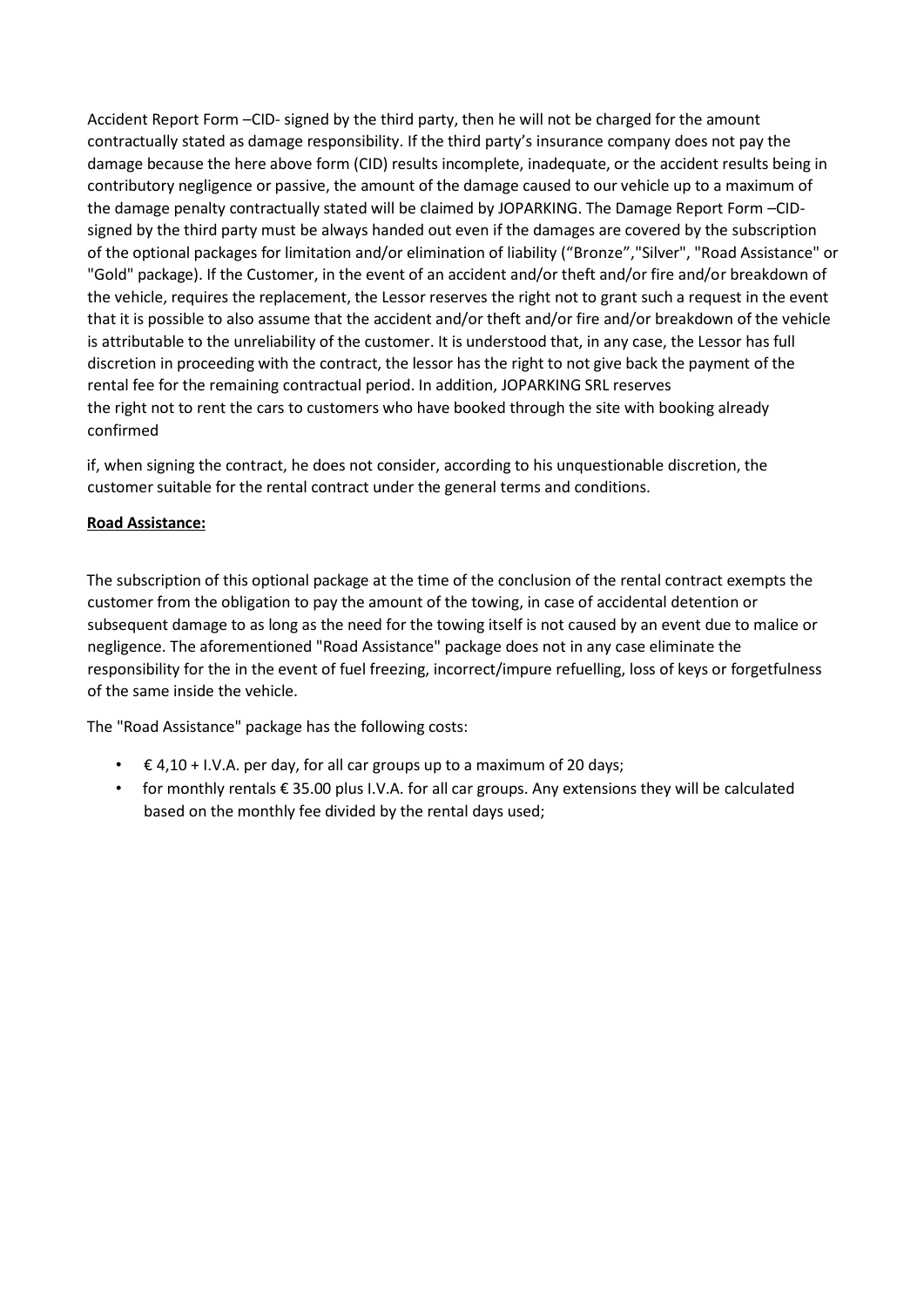#### **CAR CLEANING:**

The vehicle is delivered in perfect clean condition and it has to return in the same conditions.

| <b>GROUPS</b>   | <b>DAILY COST</b>    |
|-----------------|----------------------|
|                 | + VAT                |
|                 |                      |
| A/B/C/D/E/I/J/N | € $12,30 + \sqrt{5}$ |
| F/G/L/U/S/      | € 24,60 + $VAT$      |

| <b>GROUPS</b>   | <b>DAILY COST</b>        |
|-----------------|--------------------------|
|                 | + VAT                    |
| A/B/C/D/E/I/J/N | $\epsilon$ 49,18 + $var$ |
| F/G/L/U/S/      | $\epsilon$ 70,00 + $VAT$ |

### **Complaints:**

Any complaints must be received by our main office within 10 days after the completion of the rental agreement.

#### **Exclusive relevant court:**

For any dispute arising out of the rental agreement, the parties agree that it will be competent the Forum of Palermo. The rental contract is governed by Italian law, therefore, for any dispute relating to it, only Italian law are applied before any Forum and Authority.

#### **Conditions and rates subject to change without prior notice.**

#### **ONLINE PAYMENT CONDITIONS**

The following conditions apply for online payment. For anything not expressly indicated, the above general information apply.

#### **CREDIT CARD:**

Customer must pay the amount of the rental by credit card upon completion of the reservation authorising JOPARKING to the charge of the amount reported on the prepaid voucher. Upon pick up of vehicle, customer must be in possession of a valid, non-electronic and non-prepaid credit card with embossed numbers and registered under his name. It should be pointed out that at the time of collection of the car,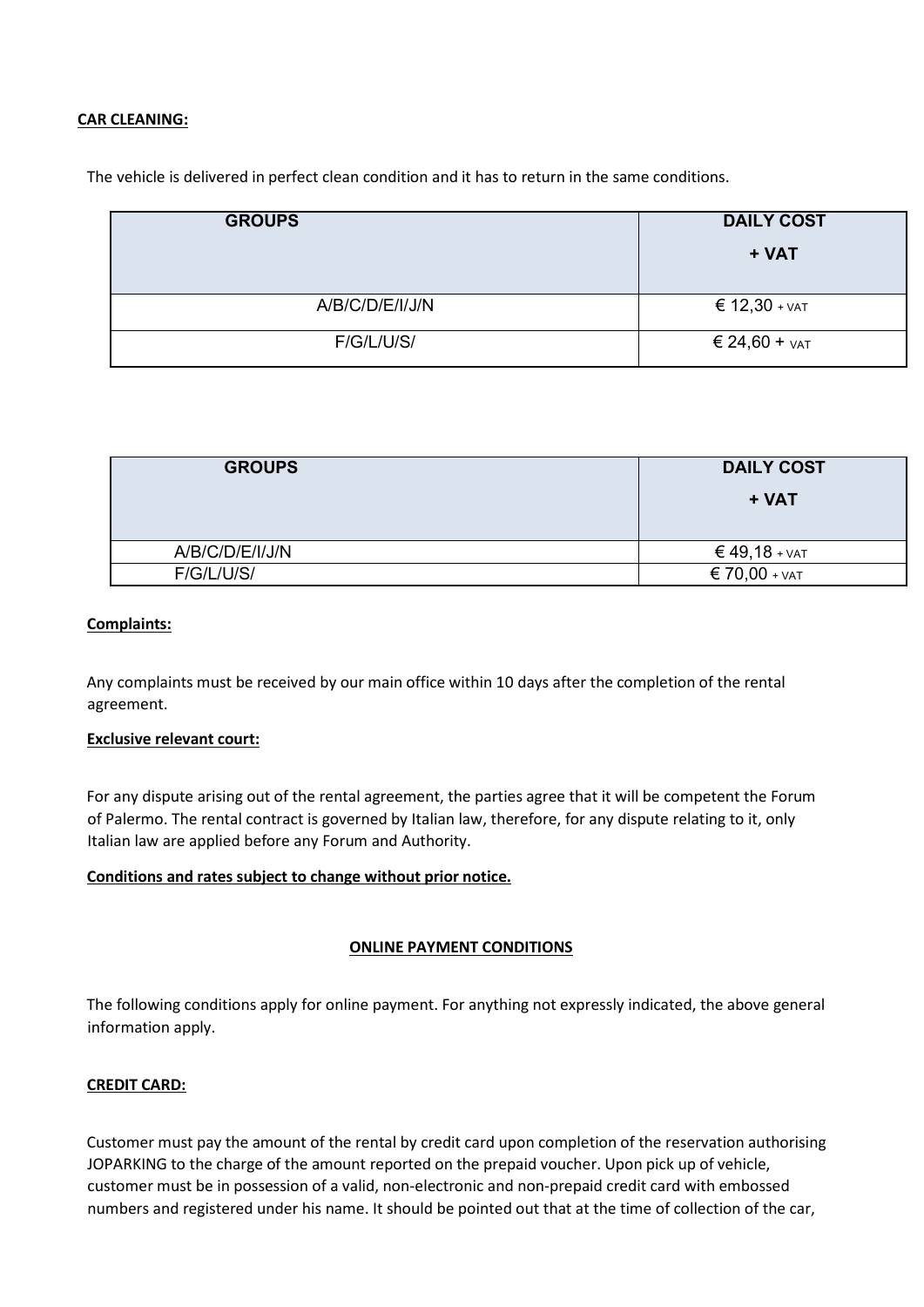the Customer is obliged to leave a deposit credit card – determined in relation to the category of the vehicle purchase of The Silver or Gold package – as shown above in the paragraph "method of payment + Deposit on the customer's credit card". Therefore, it is necessary that the credit card has enough money availability to cover the amount which will be frozen upon entering the rental agreement. If the customer is not in possession of a valid credit card (or if it has not enough availability for the deposit amount to be frozen) or in case of missing identity card/passport or valid driving license, then a maximum penalty will apply as follows:

- € 250.00 for A/B/C/D/E/I/J/N groups;
- $\epsilon$  500.00 for F/G/L/U/S/Z groups.

## **Cancellations:**

To cancel the reservation, customer must contact our call center by e-mail without any penalty provided that the reservation is cancelled up to 72 hours prior to the start of the rental, then a maximum penalty will apply as follows:

- $\epsilon$  250.00 for A/B/C/D/E/I/J/N groups;
- $\epsilon$  500.00 for F/G/L/U/S/Z groups.

## **AMENDMENTS**

No amendments to the reservation can be made.

## **Extra charges:**

All charges relevant to extras and/or supplements signed for upon pick up of vehicle or occurred during the rental will be applied on the credit card left by customer as a warranty.

## **NO SHOW:**

In case of non-collection (NO SHOW) of the car booked within 2 hours from the time provided by the booking, the car may no longer be available (unless the Customer has communicated any delay at the rental start office even in the presence of the flight number and its address telephone). In the case of NO SHOW, the Customer will not be entitled to any refund. However, the Renter has the right to give evidence as per the article 1588 of the Civil Code.

#### **EXTENSION OF RENTALS:**

Any extensions of prepaid rentals online will be calculated according to the official rate " T a r i f f a Web " (the rate published on the company website for online bookings paid at the desk.) If, in particular circumstances, the web rate paid to the desk is not published on the site as it is not available, the rate for prepaid rentals will apply online. If the rental period exceeds 30 days, you must complete the procedure and accept the obligations deriving from article 94, paragraph 4 bis of the Italian Road Traffic Code, referring to the update of the Vehicles National Register. JOPARKING is not responsible for anything that may occur in the event of non- compliance with these obligations.

## **Days not used:**